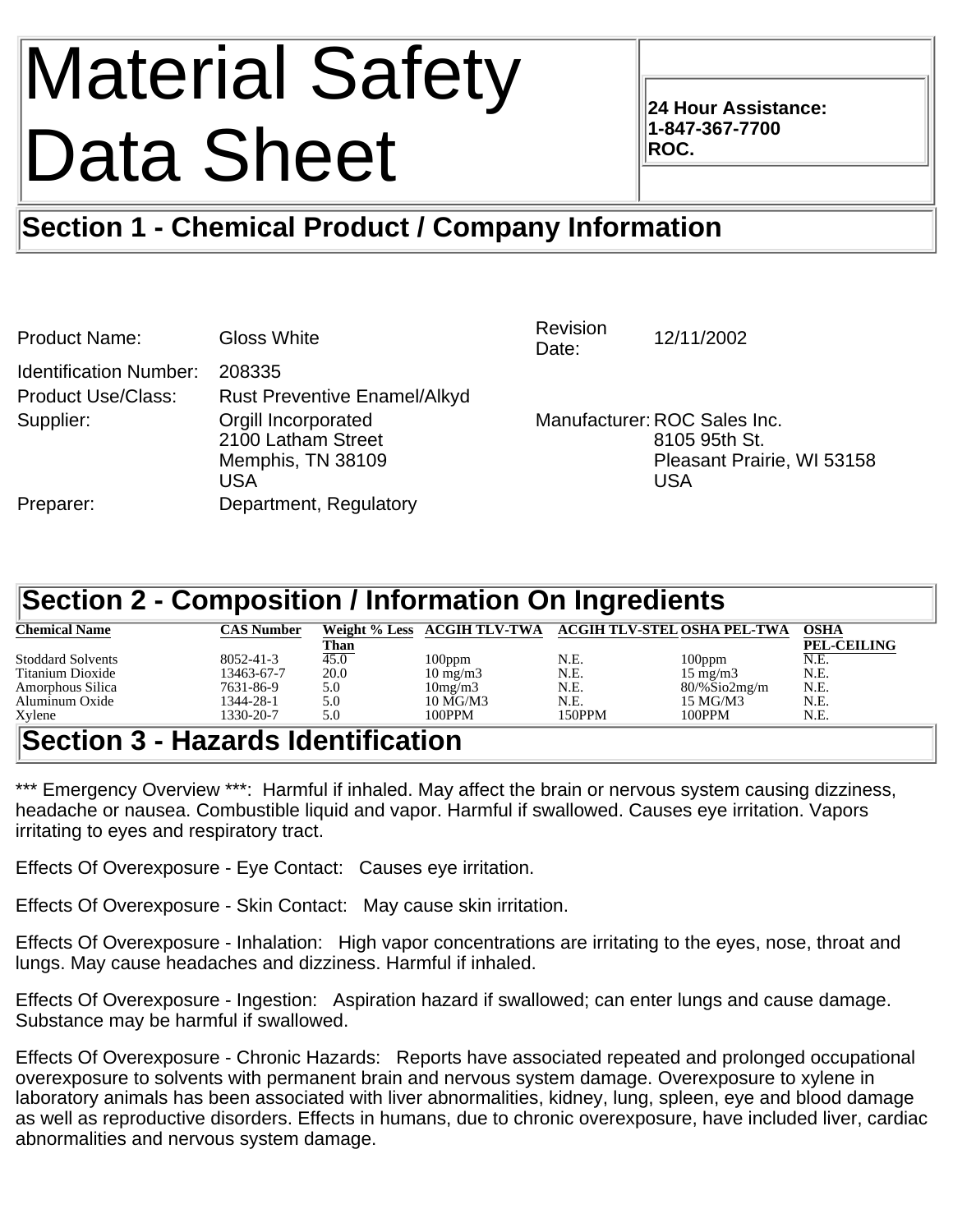## **Section 4 - First Aid Measures**

First Aid - Eye Contact: Hold eyelids apart and flush with plenty of water for at least 15 minutes. Get medical attention.

First Aid - Skin Contact: Wash with soap and water. Get medical attention if irritation develops or persists.

First Aid - Inhalation: Remove to fresh air. If not breathing, give artificial respiration. If breathing is difficult, give oxygen. Get immediate medical attention.

First Aid - Ingestion: Aspiration hazard: Do not induce vomiting or give anything by mouth because this material can enter the lungs and cause severe lung damage. Get immediate medical attention.

## **Section 5 - Fire Fighting Measures**

Flash Point: 104 F LOWER EXPLOSIVE LIMIT: 1.0 % (Setaflash) UPPER EXPLOSIVE LIMIT : 22.7 %

Extinguishing Media: Dry Chemical, Foam, Water Fog

Unusual Fire And Explosion Hazards: Keep containers tightly closed.

Special Firefighting Procedures: Water may be used to cool closed containers to prevent pressure buildup and possible autoignition or explosion. Evacuate area and fight fire from a safe distance.

## **Section 6 - Accidental Release Measures**

Steps To Be Taken If Material Is Released Or Spilled: Dispose of according to local, state (provincial) and federal regulations. Do not incinerate closed containers. Contain spilled liquid with sand or earth. DO NOT use combustible materials such as sawdust.

## **Section 7 - Handling And Storage**

Handling: Wash thoroughly after handling. Wash hands before eating. Avoid contact with eyes. Avoid breathing vapor or mist. Follow all MSDS/label precautions even after container is emptied because it may retain product residues.

Storage: Keep containers tightly closed. Isolate from heat, electrical equipment, sparks and open flame. Keep away from heat, sparks, flame and sources of ignition. Keep container closed when not in use.

## **Section 8 - Exposure Controls / Personal Protection**

Engineering Controls: Prevent build-up of vapors by opening all doors and windows to achieve cross-ventilation. Use process enclosures, local exhaust ventilation, or other engineering controls to control airborne levels below recommended exposure limits.

Respiratory Protection: A NIOSH/MSHA approved air purifying respirator with an organic vapor cartridge or canister may be permissible under certain circumstances where airborne concentrations are expected to exceed exposure limits.

Protection provided by air purifying respirators is limited. Use a positive pressure air supplied respirator if there is any potential for an uncontrolled release, exposure levels are not known, or any other circumstances where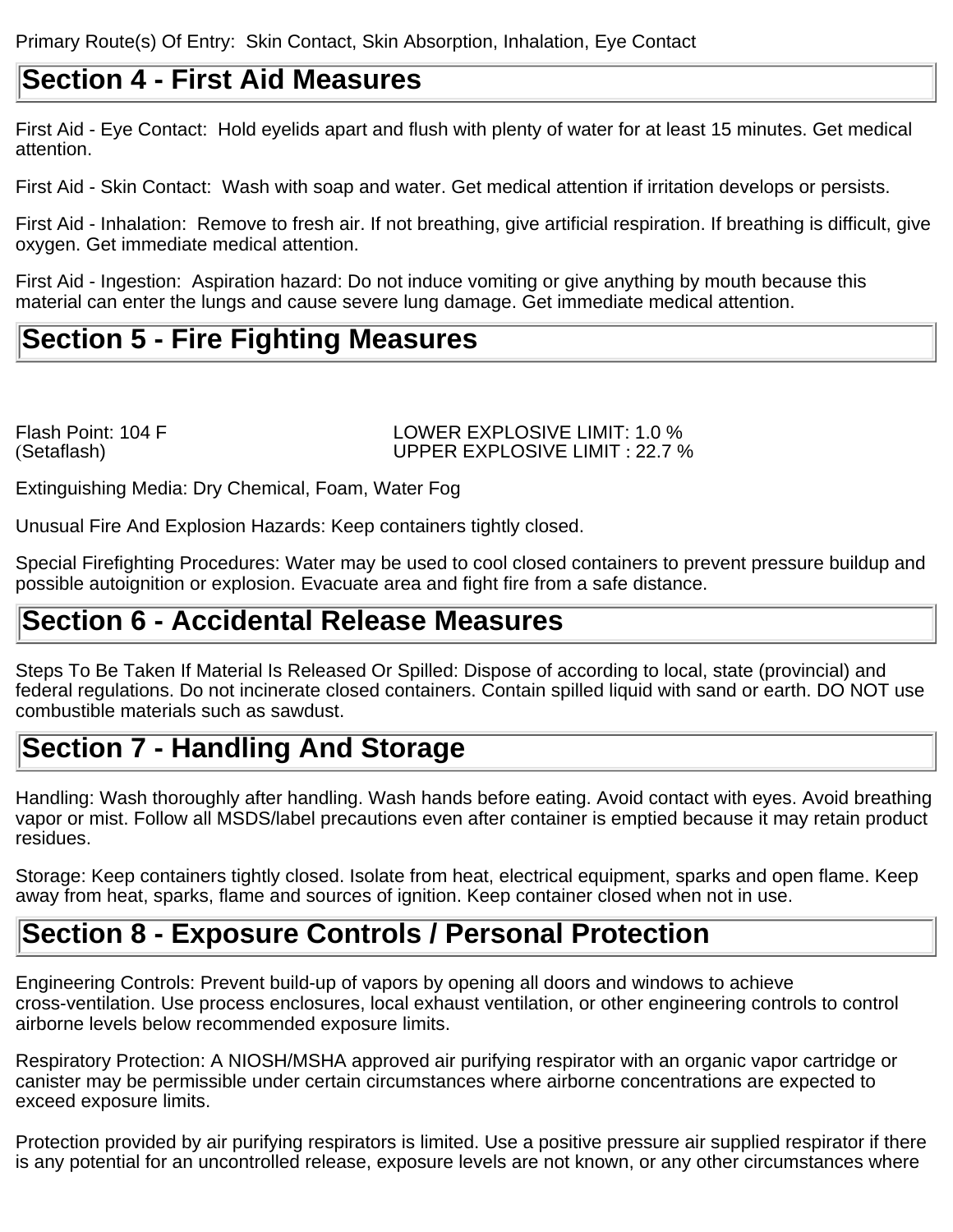air purifying respirators may not provide adequate protection. A respiratory protection program that meets OSHA 1910.134 and ANSI Z88.2 requirements must be followed whenever workplace conditions warrant a respirator's use.

Skin Protection: Nitrile or Neoprene gloves may afford adequate skin protection. Use impervious gloves to prevent skin contact and absorption of this material through the skin.

Eye Protection: Use safety eyewear designed to protect against splash of liquids.

Other protective equipment: Refer to safety supervisor or industrial hygienist for further information regarding personal protective equipment and its application.

Hygienic Practices: Wash thoroughly with soap and water before eating, drinking or smoking.

## **Section 9 - Physical And Chemical Properties**

| Boiling Range:                    | 231 - 401 F                   | Vapor Density:           | He        |
|-----------------------------------|-------------------------------|--------------------------|-----------|
| Odor:                             | Solvent Like                  | <b>Odor Threshold:</b>   | <b>ND</b> |
| Appearance:<br>Solubility in H2O: | <b>White Liquid</b><br>Slight | <b>Evaporation Rate:</b> | Slo       |
| Freeze Point:                     | ND.                           | <b>Specific Gravity:</b> | 1.0       |
| Vapor Pressure:                   | ND                            | PH:                      | NΕ        |
| <b>Physical State:</b>            | Liauid                        |                          |           |

31 - 401 F Vapor Density: Heavier than Air<br>:olvent Like Odor Threshold: ND Vhite Liquid **Evaporation Rate:** 

Odor Threshold: ND<br>
Evaporation Rate: Slower than Ether

(See section 16 for abbreviation legend)

## **Section 10 - Stability And Reactivity**

Conditions To Avoid: Avoid all possible sources of ignition.

Incompatibility: Incompatible with strong oxidizing agents, strong acids and strong alkalies.

Hazardous Decomposition: When heated to decomposition it emits acrid smoke and irritating fumes. By open flame, carbon monoxide and carbon dioxide.

Hazardous Polymerization: Will not occur under normal conditions.

Stability: This product is stable under normal storage conditions.

## **Section 11 - Toxicological Information**

| Product LD50: ND                                                                                                                                                                                                                                                                                                                                                                                                                                                                                                                                                                | Product LC50: ND    |                     |
|---------------------------------------------------------------------------------------------------------------------------------------------------------------------------------------------------------------------------------------------------------------------------------------------------------------------------------------------------------------------------------------------------------------------------------------------------------------------------------------------------------------------------------------------------------------------------------|---------------------|---------------------|
| <b>Chemical Name</b>                                                                                                                                                                                                                                                                                                                                                                                                                                                                                                                                                            | <b>LD50</b>         | <b>LC50</b>         |
| Stoddard Solvents                                                                                                                                                                                                                                                                                                                                                                                                                                                                                                                                                               | $4900$ mg/kg(rat)   | N.E.                |
| Titanium Dioxide                                                                                                                                                                                                                                                                                                                                                                                                                                                                                                                                                                | $>10,000$ MG/KG RAT | $TCLo:250mg/m3$ inh |
| Amorphous Silica                                                                                                                                                                                                                                                                                                                                                                                                                                                                                                                                                                | N.E.                | N.E.                |
| Aluminum Oxide                                                                                                                                                                                                                                                                                                                                                                                                                                                                                                                                                                  |                     |                     |
| Xvlene                                                                                                                                                                                                                                                                                                                                                                                                                                                                                                                                                                          | RAT4300MG/KG        | RAT 5000PPM 4HR     |
| $\mathbb{R}_{\geq 0}$ $\mathbb{R}_{\geq 0}$ 10<br>$\Gamma_{\alpha\alpha}l_{\alpha\alpha}l_{\alpha\alpha}l_{\alpha\alpha}l_{\alpha\alpha\alpha}l_{\alpha\alpha}l_{\alpha\alpha}l_{\alpha\alpha}l_{\alpha\alpha}l_{\alpha\alpha}l_{\alpha\alpha}l_{\alpha\alpha}l_{\alpha\alpha}l_{\alpha\alpha}l_{\alpha\alpha}l_{\alpha\alpha}l_{\alpha\alpha}l_{\alpha\alpha}l_{\alpha\alpha}l_{\alpha\alpha}l_{\alpha\alpha}l_{\alpha\alpha}l_{\alpha\alpha}l_{\alpha\alpha}l_{\alpha\alpha}l_{\alpha\alpha}l_{\alpha\alpha}l_{\alpha\alpha}l_{\alpha\alpha}l_{\alpha\alpha}l_{\alpha\alpha}$ |                     |                     |

## **Section 12 - Ecological Information**

Ecological Information: Product is a mixture of listed components.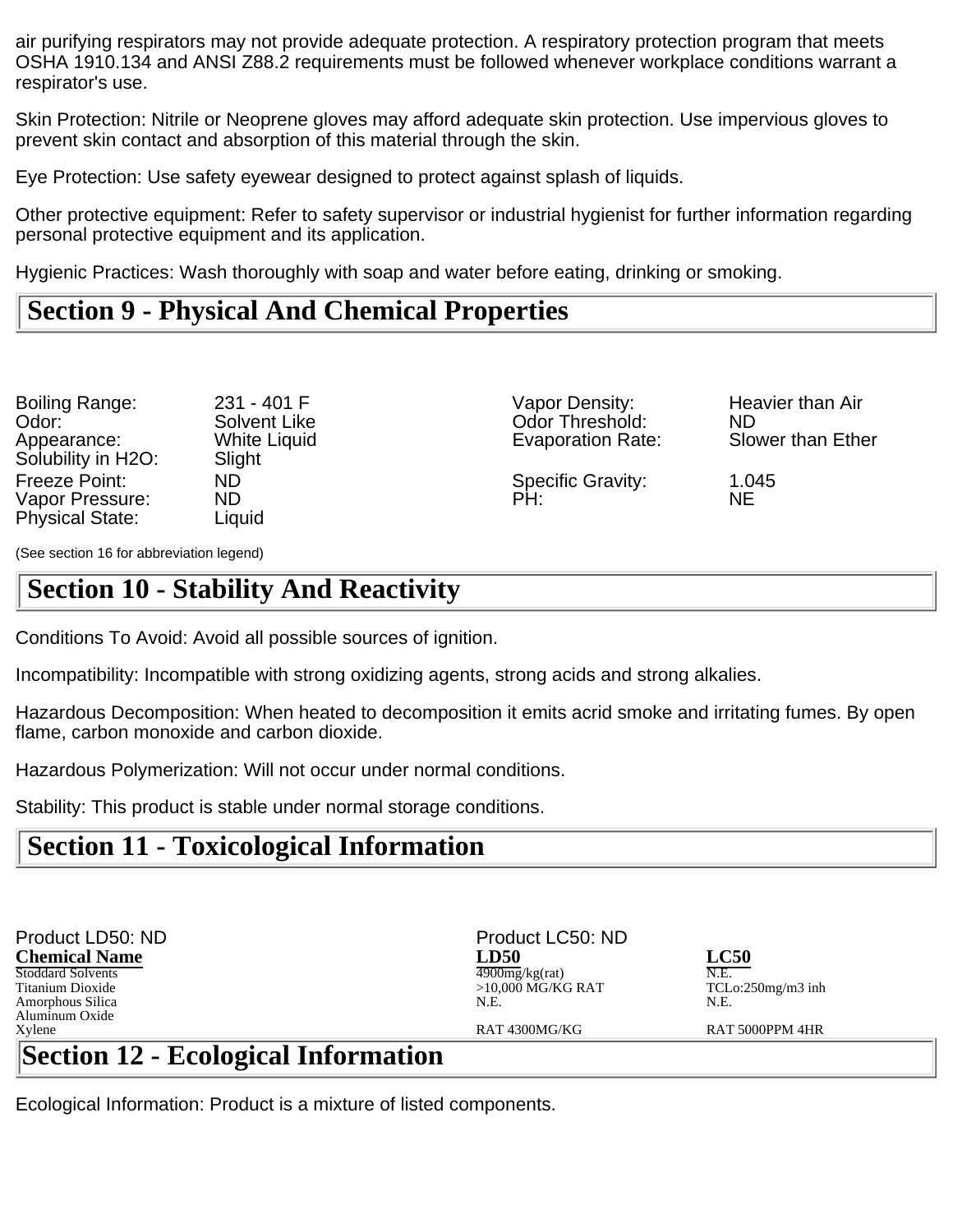## **Section 13 - Disposal Information**

Disposal Information: Dispose of material in accordance to local, state and federal regulations and ordinances. Do not allow to enter storm drains or sewer systems.

## **Section 14 - Transportation Information**

DOT Proper Shipping Name: Paint Packing Group: III DOT Technical Name: --- Hazard Subclass: --- DOT UN/NA Number:

3 Resp. Guide Page: 127<br>UN 1263

## **Section 15 - Regulatory Information**

#### **CERCLA - SARA Hazard Category**

This product has been reviewed according to the EPA "Hazard Categories" promulgated under Sections 311and 312 of the Superfund Amendment and Reauthorization Act of 1986 (SARA Title III) and is considered, under applicable definitions, to meet the following categories:

#### IMMEDIATE HEALTH HAZARD, CHRONIC HEALTH HAZARD, FIRE HAZARD

#### **SARA Section 313:**

Listed below are the substances (if any) contained in this product that are subject to the reporting requirements of Section 313 of Title III of the Superfund Amendment and Reauthorization Act of 1986 and 40 CFR part 372:

 $X$ ylene  $\overline{1330}$ -20-7

**Chemical Name**<br> **CAS Number**<br> **CAS Number**<br> **CAS Number**<br> **CAS Number** 

#### **Toxic Substances Control Act:**

Listed below are the substances (if any) contained in this product that are subject to the reporting requirements of TSCA 12(B) if exported from the United States:

#### **U.S. State Regulations: As follows -**

#### **New Jersey Right-to-Know:**

The following materials are non-hazardous, but are among the top five components in this product.

**Chemical Name CAS Number** ALKYD RESIN SOLUTION 66070-60-8

#### **Pennsylvania Right-to-Know:**

The following non-hazardous ingredients are present in the product at greater than 3%.

**Chemical Name CAS Number**<br> **CAS Number**<br>
<u>ALKYD RESIN SO</u>LUTION ALKYD RESIN SOLUTION 66070-60-8